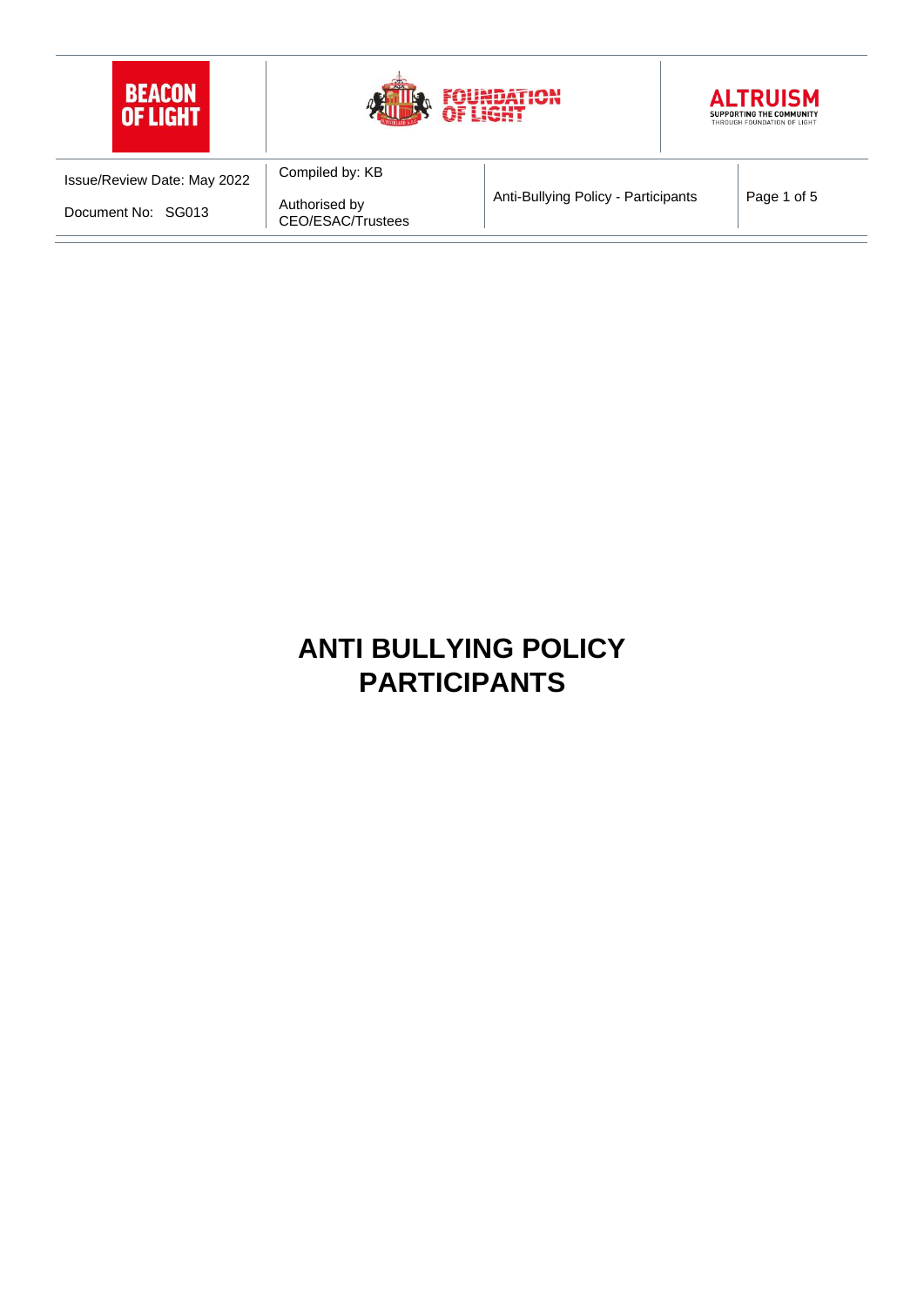

*All changes to this document need to be submitted to June Hood for CEO/Trustee approval before they are valid. If in doubt, ask your line manager for help.*

| <b>Version</b>  | Description of change (if any)    | <b>Authorised</b> |
|-----------------|-----------------------------------|-------------------|
| <b>Date</b>     |                                   |                   |
| Sept 2019       | Documentation system overhaul     | Yes 07/11/2019    |
| <b>Nov 2020</b> | Cyberbullying (4)                 | Yes               |
| May 2021        | Cyberbullying (4) - Policy Review | Yes               |
| May 2022        | No change to policy - K. Brazier  |                   |
|                 |                                   |                   |
|                 |                                   |                   |
|                 |                                   |                   |
|                 |                                   |                   |
|                 |                                   |                   |
|                 |                                   |                   |
|                 |                                   |                   |
|                 |                                   |                   |
|                 |                                   |                   |
|                 |                                   |                   |
|                 |                                   |                   |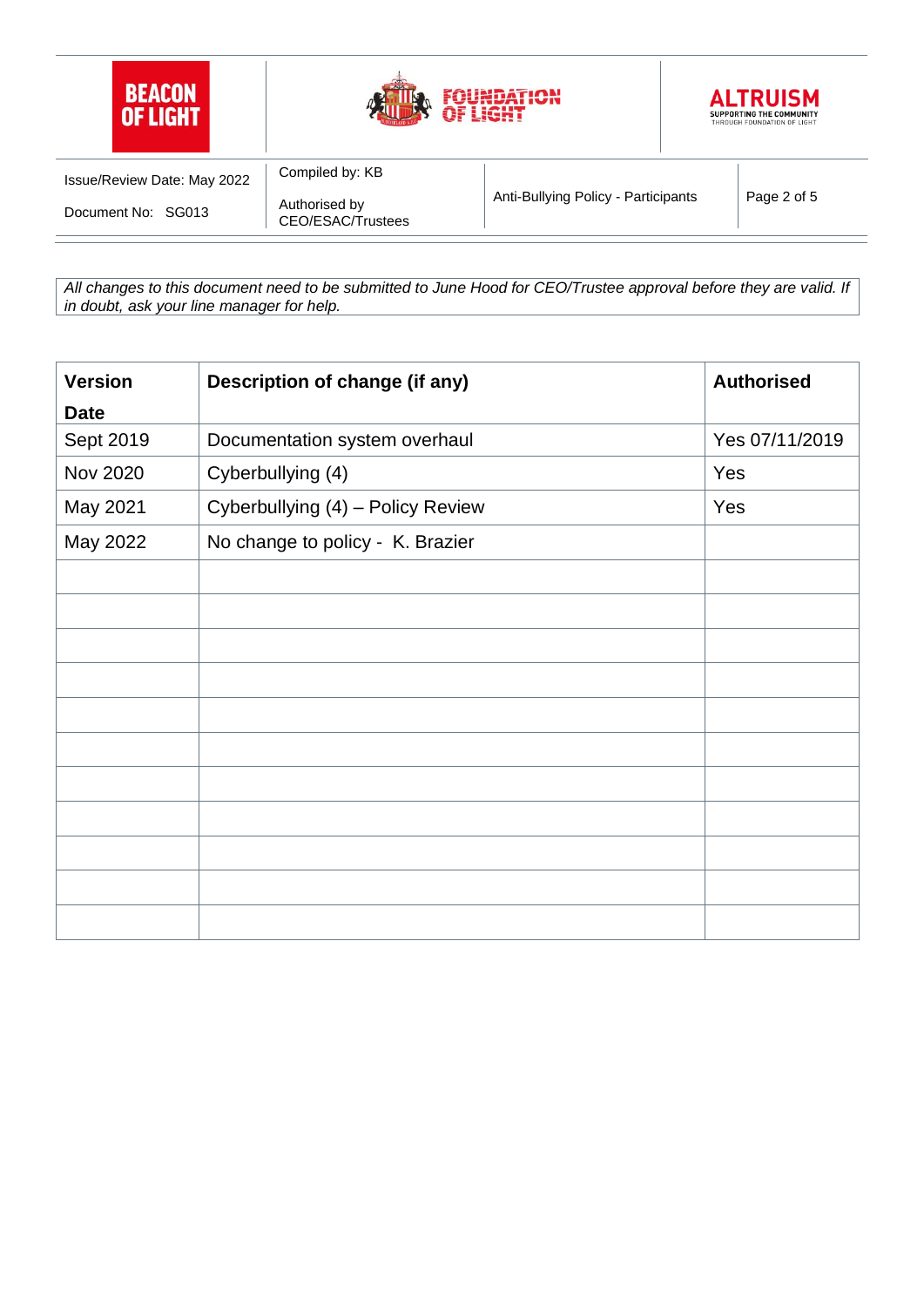





| Issue/Review Date: May 2022 | Compiled by: KB                    |                                     |             |
|-----------------------------|------------------------------------|-------------------------------------|-------------|
| Document No: SG013          | Authorised by<br>CEO/ESAC/Trustees | Anti-Bullying Policy - Participants | Page 3 of 5 |

#### **Contents**

- 1. Introduction
- 2. Purpose
- 3. Scope
- 4. Policy Details
- 5. Responsibilities
- 6. Equality, Diversity and Inclusion
- 7. Related Documents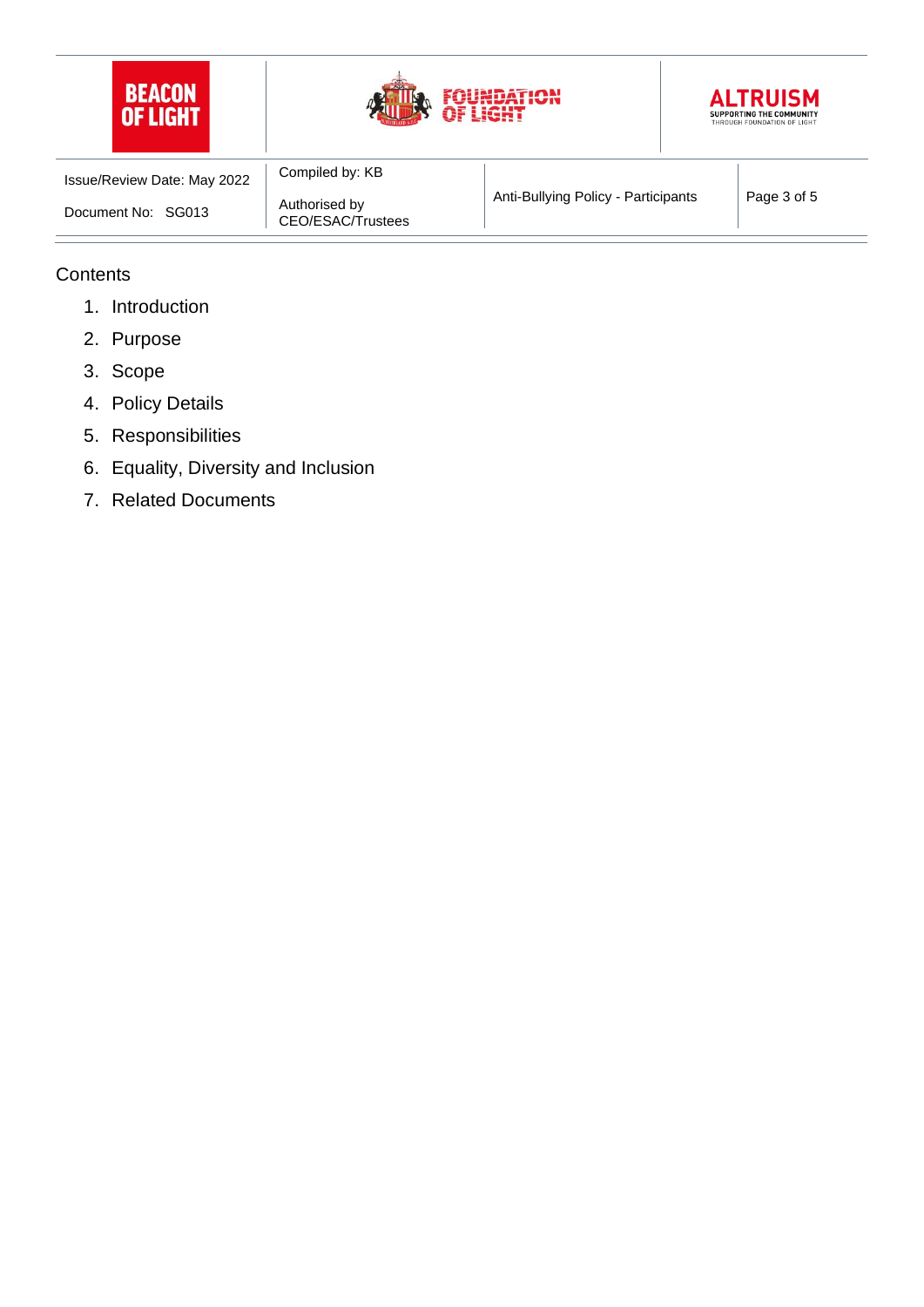





| Issue/Review Date: May 2022 | Compiled by: KB                    |                                     |             |
|-----------------------------|------------------------------------|-------------------------------------|-------------|
| Document No:<br>SG013       | Authorised by<br>CEO/ESAC/Trustees | Anti-Bullying Policy - Participants | Page 4 of 5 |

#### **1.0 INTRODUCTION**

Foundation of Light is committed to providing a caring, friendly and safe establishment for all our participants so they can take part in activities in a positive and secure environment.

#### **2.0 PURPOSE**

Bullying (also known as 'peer-on-peer abuse') of any kind is unacceptable. If bullying does occur, all participants should be able to inform staff and be confident that incidents will be dealt with promptly, effectively and where necessary, confidentially.

#### **3.0 SCOPE**

This policy applies to all individuals connected to Foundation of Light or at any of our premises regardless of their status, grade, or length of service, referred to in this policy as "staff".

#### **4.0 POLICY DETAILS**

#### Definition:

Bullying (or peer-on-peer abuse) is offensive, intimidating, malicious or insulting behaviour involving the misuse of power that can make a person feel vulnerable, upset, humiliated, undermined or threatened.

Cyberbullying is any form of bullying that is carried out through the use of electronic media devices, such as computers, laptops, smartphones, tablets, or gaming consoles

The Foundation of Light aims to:

- Prevent the occurrence of bullying
- Create a positive and safe environment
- Develop individuals' self-esteem and respect for others
- Have a complete and consistent method for dealing with incidents of bullying